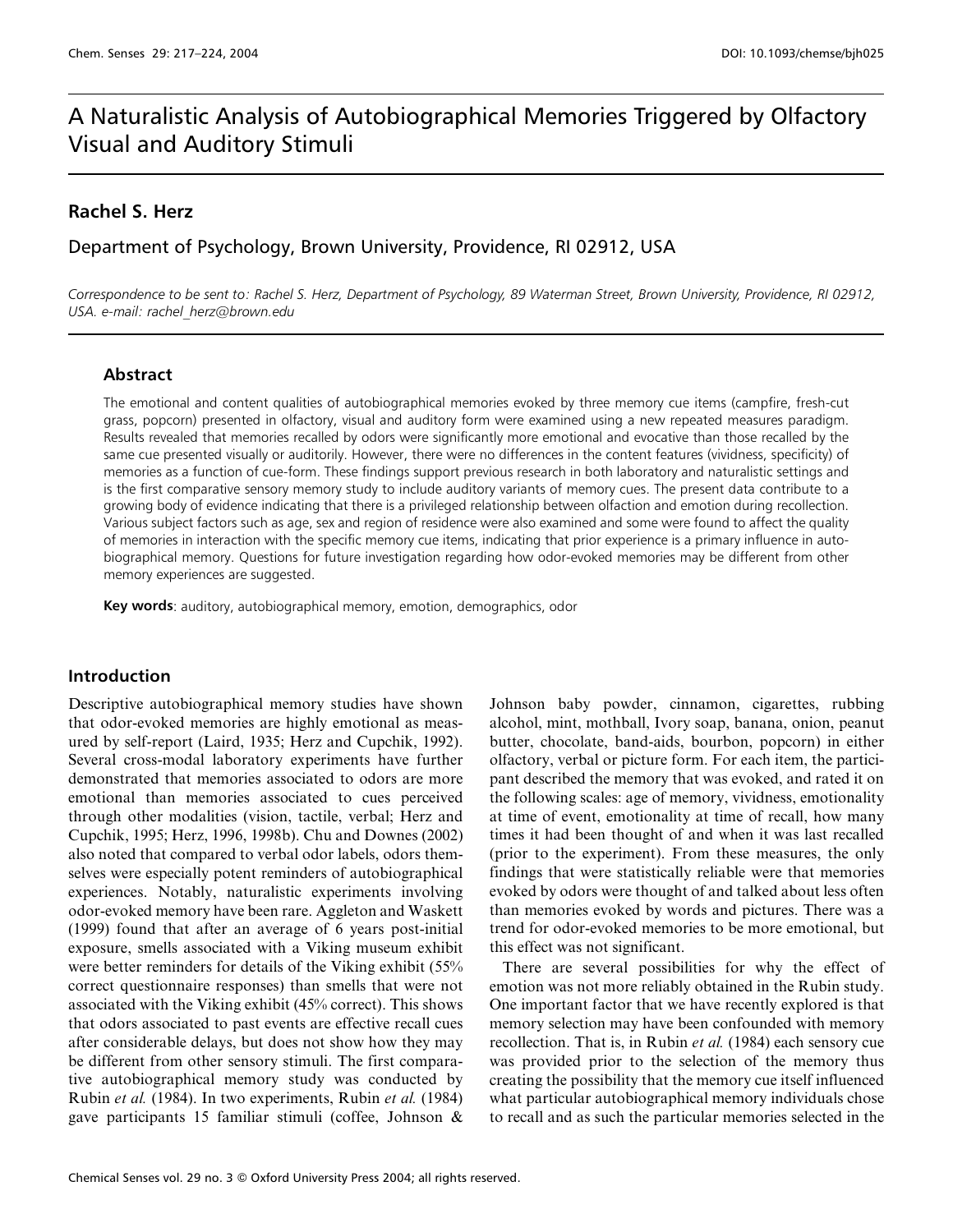olfactory, verbal and visually cued conditions were not necessarily comparable. The differences (or the lack there of) between conditions may thus have been due to the specific memories that individuals selected, rather than the sensory influence of the cue on the recollective process. In an effort to remedy this problem we recently conducted a study involving a new two stage protocol in which individuals were given a verbal odor name (e.g. 'Coppertone suntan lotion') and were then asked to think of a memory from their past and to rate it on a variety of dimensions. They were then given either a visual (a photograph of a Coppertone bottle) or an olfactory (the odor of Coppertone) version of the cue and were asked to think about their memory again. Selecting the memories in response to verbal names prior to the introduction of the sensory cues allowed for matching of the memories selected in the two cue conditions. Any difference in the quality of the memories that were subsequently observed could therefore be attributed to the effects of the cues on memory recollection rather than memory selection. We found that memories that were re-evoked by odors were reliably perceived as more emotional and more evocative than memories re-evoked by the visual variant of the same cue. From this data we concluded that the distinguishing emotional quality of odor-evoked memories is due to processes occurring during sensory recollection and not due to memory selection (Herz and Schooler, 2002).

Notably, the comparative autobiographical memory research to date has only tested olfaction against visual and verbal stimuli. Other sensory modalities, particularly audition, need to be evaluated before claims regarding the unique emotional potency of odor-evoked memories can be made. Audition is an especially important contrast cue because music is considered to be a very potent emotional reminder. However, there are obvious comparative confounds when contrasting the smell of a rose with the music of Stravinsky. I previously attempted to resolve this problem by using complexity and identifiability as the selection criteria for various memory cues and compared unusual odors with unfamiliar music and abstract art (Herz, 1998b). This study showed that odors elicited more arousal during recollection than the other stimuli, as measured by heartrate, but this arousal was not necessarily the same as emotion since participants in the study did not believe that their odor-evoked memories were the most emotional. In fact, they believed that their musically recalled memories were. Furthermore, auditory sensation can itself be very evocative, as the sound of screeching tires or a baby wailing is known to elicit highly emotional reactions (Royet *et al.*, 2000). It is therefore important to contrast the experience of memories triggered by odors with memories triggered by the auditory variant of the same stimuli to establish the extent to which odor-evoked memories are unique in their emotional potency.

To resolve this research gap, a naturalistic autobiographical study similar to Herz and Schooler (2002) was conducted. The present study used the new repeated measures paradigm in which an olfactory, visual or auditory cue was introduced after the memory was initially retrieved. The present study differed from Herz and Schooler (2002) by including an auditory variant, using different memory items and having a larger population base. In addition, this study followed a within-subjects design where each participant experienced all the memory cues in all sensory formats. It was hypothesized that memories re-evoked by odors would be more emotional and evocative than memories re-evoked by the same item presented visually or auditorily. In previous research, odor-evoked memories have not been found to differ in concreteness (e.g. vividness, specificity) from memories elicited by other cues and thus similar results were expected here (Rubin *et al.*, 1984; Herz, 1998a,b; Herz and Schooler, 2002).

#### **Materials and Methods**

Participants were 70 visitors (42 female, 28 male; age range 7–79, mean = 33 years) to the Smithsonian Institution in Washington, DC who were attending 'Brain: The World Inside Your Head,' a 5 year traveling science exhibition sponsored by Pfizer and the National Institutes of Heath. Volunteers participated in this study if they visited the Sensory Memory installation developed by the author for the exhibition and provided their consent or, in the case of children, assent along with parental consent, to participate in the study. None of the participants were regular smokers and all stated that they had a normal sense of smell. The procedures of the study were a more involved version of what a visitor would normally do when interacting with the Sensory Memory installation. Each participant was tested individually.

The installation involved three memory items: popcorn, fresh-cut-grass and camp-fire. As in Herz and Schooler (2002), the memory items were specifically selected to be likely to elicit past personal memories. The olfactory version of the stimuli were oil-based beads obtained from Escential Resources, Inc. (CA). They were selected after careful pretesting to obtain the most realistic and prototypical scents. The beads were presented in sealed containers with an opening at the top for sniffing; air passed over the beads to increase circulation and volatility when a button was pressed for a sniff. Visual versions of the items were prototypic representations presented as 5 s movies. They were animated scenes of: a bowl of overflowing popcorn, a lawnmower moving over a field of grass and a brightly burning campfire in a dark night. The auditory versions were prototypic 5 s sound clips. They were the sound: of popcorn popping, a lawn mower starting up and mowing and a slow–moderate crackling fire. Visual and auditory stimuli were controlled by a computer console that was part of the installation and was engineered and prepared by the exhibit producers (BBH Inc.) after extensive consultation with the experimenter.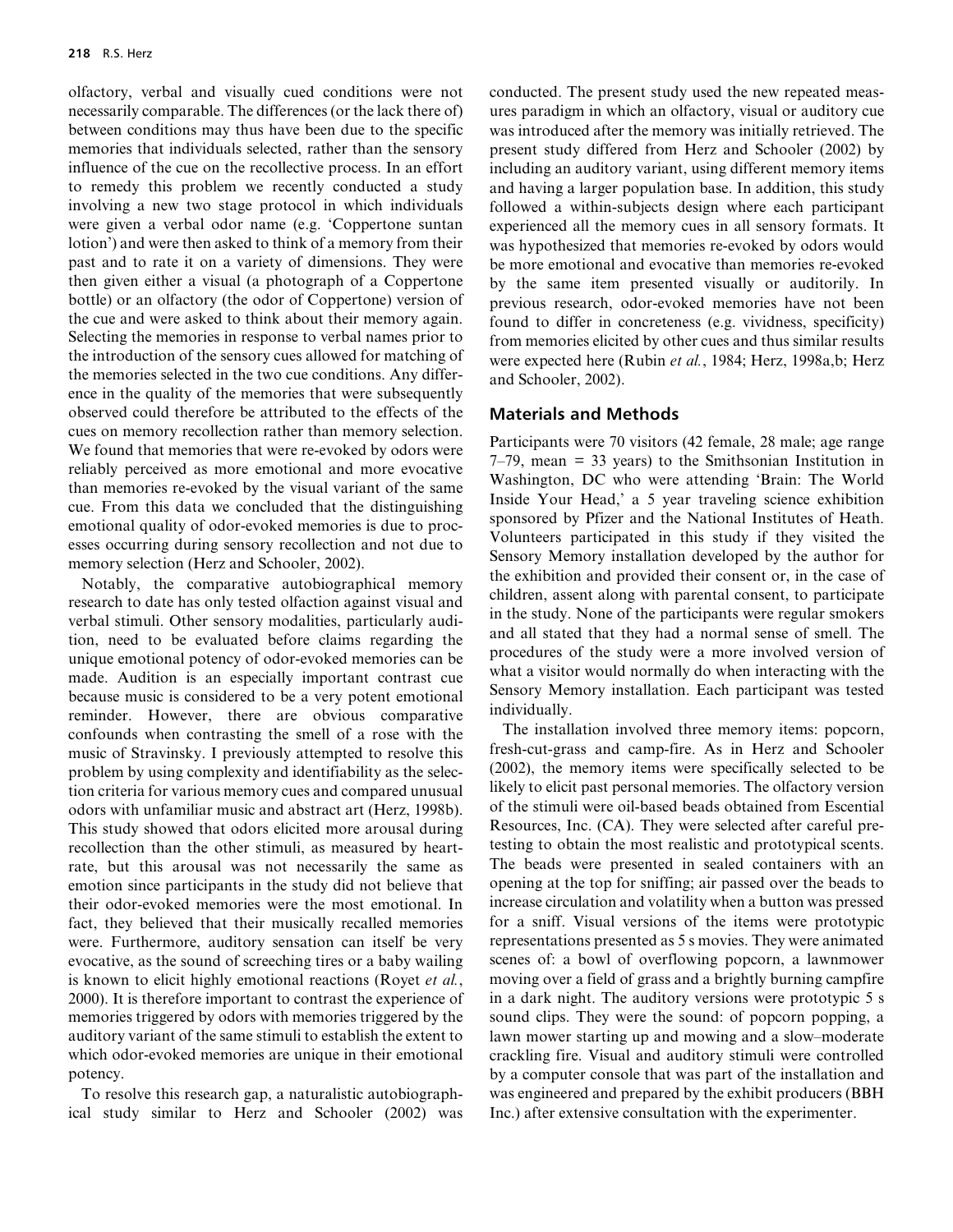After providing consent, the participant was told that s/he had to come up with a specific personal memory concerning a particular person, place or event (i.e. an autobiographical memory) for each item presented. If the participant could not produce an autobiographical memory for a given item none of their responses were included in the data analyzed for this study (the present 70 subjects were only those volunteers with full memory responses). Following the procedures of Herz and Schooler (2002), the experiment was conducted in two phases carried out in sequence, for each memory item. In phase 1, the participant was asked to retrieve their memory to the verbal label for an item and in phase 2 the same memory was re-recollected to the sensory forms of the item (odor, visual, auditory). Thus, in phase 1, the participant was asked to think of a personal memory that the item (e.g. 'popcorn') was associated to. Note that participants selected a memory based on the word for the item and not the sensory item itself. After providing a brief verbal description of their memory to the experimenter, who jotted it down, they were asked to rate their memory on four scales: emotionality (how emotional to you feel now as you remember the event); vividness (how vivid or clear is your memory); evocativeness (as you think about the memory, how brought back to the original time and place are you); and specificity (how specific is your memory). Each response was made using a 1–9 Likert scale (1 = not at all, 9 = extremely). Phase 2 immediately followed in which the participant was presented with the same item (e.g. popcorn) in its various sensory forms (visual, olfactory and auditory), one at a time and for each sensory form was asked to think about their memory again and to rate it on the same four scales. Approximately 1 min intervals interceded between each sensory re-cueing presentation. Thus, participants evaluated each memory four times: first recalled verbally and then re-recalled visually, auditorily and olfactorily. Ratings of memory vividness, specificity, emotionality and evocativeness were therefore repeated measures. Item order and sensory format presentation were systematically counterbalanced across participants. The verbal cue for the memory was always presented first, so that in contrasting the sensory cue-forms it could be determined that memory recollection and not memory selection was the mediating factor (Herz and Schooler, 2002). However, the order of the sensory cues was systematically counterbalanced across subjects to minimize carryover and order effects. After each sensory-cued evaluation was made, participants were asked if they were thinking of the same memory as they had initially reported to the item's verbal label. All agreed. At the end of the experimental procedures, participants were asked several demographic questions, including where they currently lived (state or country and residential community type: city, suburbia, rural). Lastly, participants were given a short version (eight items, maximum score = 32) of the 'Attention to and Importance of Odors Questionnaire' (AIO questionnaire; Wrzesniewski *et al.*, 1999); the higher the score the

greater the individual's orientation is to their odor world. After these final assessments, the purpose of the experiment was fully explained and participants were thanked. All components of the procedures were optional and all volunteers completed the entire study, except for six (three male, three female) who did not complete the questionnaire.

### **Results**

Reponses to the memory ratings were analyzed using oneway within-subjects analysis of variance (ANOVA) by cueform (verbal, visual, auditory, olfactory). Table 1 shows the mean responses obtained from the initial verbal memory cue and each subsequent sensory re-recollection cue. Statistical analyses revealed that when an item was presented in olfactory form it was evaluated as more emotional than in verbal, visual or auditory form  $[F(3,207) = 3.18 \, P \leq 0.05]$ . Newman–Keuls post-hoc comparisons (*P* < 0.05) showed that there was no statistical difference between the alternate sensory variants. Likewise, participants stated that they felt more brought back to the original event when the cue was in olfactory form than in the other sensory formats  $[F(3,207) =$ 3.70, *P* < 0.01] and again post-hoc comparisons confirmed that there was no difference between verbal, visual and auditory variants. There were no differences in how vivid or specific the memories were experienced as being as a function of cue-form:  $F(3,207) = 1.35$  for vividness and  $F(3,207)$ = 0.38 for specificity. Further, analyses examining order effects were conducted and none were found. Thus, the results were not due to stimulus presentation artifacts.

To determine whether the specific memory items influenced the memory scale responses, a one-way withinsubjects ANOVA by item (campfire, fresh-cut-grass, popcorn) was conducted on the data. Table 2 shows the mean responses to each item on each of the memory scales. Results revealed a significant main effect for memory emotionality ratings  $[F(2,138) = 3.00, P = 0.05]$ , showing

**Table 1** Means ± SEM for each memory rating scale by cue-form

| Scale         | Verbal                          | Visual          | Auditory        | Odor            |  |
|---------------|---------------------------------|-----------------|-----------------|-----------------|--|
| Emotionality  | $4.44 \pm 0.19$                 | $4.31 \pm 0.26$ | $4.45 \pm 0.31$ | $5.27 \pm 0.29$ |  |
| Evocativeness | $5.20 \pm 0.24$                 | $5.07 \pm 0.32$ | $4.96 \pm 0.34$ | $6.12 \pm 0.29$ |  |
| Vividness     | $6.44 \pm 0.25$ $5.87 \pm 0.31$ |                 | $5.74 \pm 0.30$ | $6.17 \pm 0.29$ |  |
| Specificity   | $4.62 \pm 0.32$                 | $4.23 \pm 0.33$ | $4.26 \pm 0.33$ | $4.22 \pm 0.34$ |  |

**Table 2** Means ± SEM for each memory rating scale by item

| Scale         | Campfire        | Grass           | Popcorn         |  |  |
|---------------|-----------------|-----------------|-----------------|--|--|
| Emotionality  | $5.34 \pm 0.26$ | $4.78 \pm 0.30$ | $4.55 \pm 0.28$ |  |  |
| Evocativeness | $6.24 \pm 0.24$ | $6.27 \pm 0.27$ | $5.98 \pm 0.25$ |  |  |
| Vividness     | $6.50 \pm 0.26$ | $6.06 \pm 0.29$ | $6.71 \pm 0.23$ |  |  |
| Specificity   | $4.21 \pm 0.35$ | $4.44 \pm 0.30$ | $3.84 \pm 0.31$ |  |  |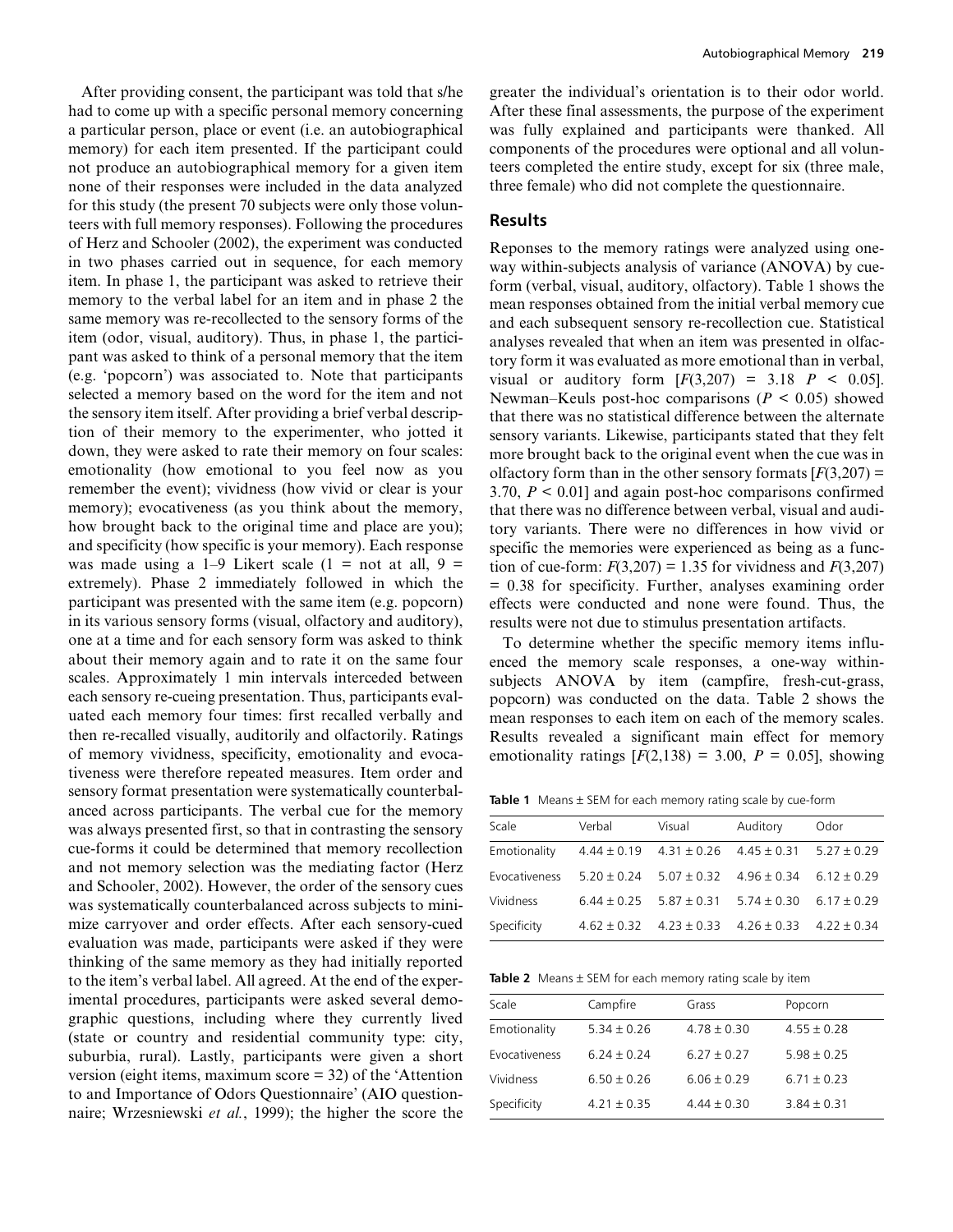that the item campfire led to the most emotional memories particularly when compared to popcorn (Newman–Keuls, *P* < 0.05). No other effects were found. Additional analyses to assess whether cue-form interacted with item were conducted and none were observed.

In an effort to determine whether any demographic factors (e.g. sex, age, region and type of residence) or personality attributes (AIO questionnaire) influenced the quality of autobiographical memory as a function of cueform and whether any particular memory items (fresh-cutgrass, popcorn, campfire) might be more meaningful for certain individuals, additional tests were conducted. Analyzing the data by these demographic factors generated subject groups with unequal numbers. Histograms of the data were plotted to assess the normality of the distributions. From visual inspection it was concluded that the sex, age group and residential community data groups were normally distributed and, as such, parametric statistics were used. However, the geographical region data were not normally distributed in all groups and non-parametric Friedman ANOVAs by ranks were therefore performed on these data.

ANOVA with subject sex as the between-group factor and cue-form (verbal, visual, odor, sound) as the repeated measure revealed no effects or interactions with subject sex on any memory rating scale. Additionally, ANOVA with subject sex as the between-group factor and memory item (campfire, fresh-cut-grass, popcorn) as the repeated measure revealed no main effects on interactions.

To analyze the effects of subject age, participants were sorted into four age categories comprised as follows: group  $1 = 7-18$  years (12 F, 5 M), group  $2 = 19-29$  years (7 F, 11) M), group  $3 = 30-49$  years (11 F, 9 M), group  $4 = 50-79$ years (12 F, 3M). Sex was not included as a factor in these analyses. ANOVA with age-group  $(1-4)$  as the betweensubjects factor and cue-form (verbal, visual, odor, sound) as the repeated measure revealed no significant interactions on any scale. However, analyses of age-group with memory item did yield some interesting results. Table 3 shows the mean memory rating scale responses obtained from each age-group as a function of memory cue item. A significant

age-group by item interaction was found for memory emotionality ratings  $[F(6,132) = 3.10, P < 0.01]$  and memory vividness ratings  $[F(6,132) = 2.26, P < 0.05]$ . Post-hoc comparisons indicated that for memory emotionality ratings, when memories were generated to fresh-cut-grass, participants in the oldest age group (group 4) rated their memories as more emotional than participants in any other age group and when the memory item was popcorn, participants in group 2 rated their memories as less emotional than participants in any other age group. Overall, age-group 3 was more emotional about their campfire memories than about their fresh-cut-grass memories. For memory vividness ratings, post-hoc comparisons showed that as with memory emotionality, participants in the oldest age-group (group 4) had more vivid memories to fresh-cut-grass than participants in any other age group. The youngest age-group (group 1) experienced their most vivid memories to campfire, especially compared to fresh-cut grass, and their campfire memories were also more vivid than participants in the other age groups. No other significant effects or interactions were observed.

The geographical region of the United States and the type of residential community that participants lived in were examined as a possible influence on participants responses to the various memory items, as different living spaces may afford greater or fewer experiences with campfire, fresh-cutgrass and popcorn. To ascertain the residential community data, participants were asked whether where they lived could be best described as follows: (1) city, (2) suburbia, or (3) rural/country. Participants were self-defined as: group 1, city (*n* = 22); group 2, suburbia (*n* = 37); and group 3, rural/ country  $(n = 11)$ . ANOVA with residential community as the between-subjects factor and memory item (campfire, fresh-cut-grass, popcorn) as the repeated measure revealed significant interactions for ratings of memory vividness  $[F(4,134) = 2.64, P \le 0.05]$  and memory specificity  $[F(4,134)]$  $= 2.69$ ,  $P < 0.05$ . Table 4 shows the means for each memory rating scale as a function of residential community type. Post-hoc comparisons showed that for memory vividness, participants who lived in the city had the most vivid memories to popcorn and people who lived in rural/country areas

**Table 3** Means ± SEM for each memory rating scale by age group and item

| Scale         | Group $1$ (7-18 years) |            | Group 2 (19-29 years) |                | Group 3 (30-49 years) |            | Group 4 (50-79 years) |            |          |            |            |            |
|---------------|------------------------|------------|-----------------------|----------------|-----------------------|------------|-----------------------|------------|----------|------------|------------|------------|
|               | Campfire Grass         |            | Popcorn               | Campfire Grass |                       | Popcorn    | Campfire Grass        |            | Popcorn  | Campfire   | Grass      | Popcorn    |
| Emotionality  | 5.70 $\pm$             | 4.26 $\pm$ | 4.91 $\pm$            | $4.80 +$       | $4.36 +$              | $3.50 \pm$ | $4.70 +$              | 4.55 $\pm$ | $5.25 +$ | $5.43 +$   | $5.77 +$   | 4.60 $\pm$ |
|               | 0.40                   | 0.43       | 0.39                  | 0.39           | 0.42                  | 0.38       | 0.37                  | 0.40       | 0.36     | 0.42       | 0.46       | 0.42       |
| Evocativeness | $6.32 +$               | $6.00 \pm$ | $6.09 +$              | $5.38 +$       | $5.36 +$              | $4.92 +$   | $5.60 +$              | $5.53 +$   | $6.53 +$ | $5.77 +$   | $6.10 +$   | $5.77 +$   |
|               | 0.42                   | 0.44       | 0.42                  | 0.41           | 0.43                  | 0.40       | 0.38                  | 0.41       | 0.38     | 0.45       | 0.47       | 0.44       |
| Vividness     | $6.79 +$               | $5.41 \pm$ | $6.00 +$              | $5.97 +$       | $5.38 +$              | $6.30 +$   | $5.98 +$              | $6.00 \pm$ | $6.65 +$ | $6.20 +$   | $7.10 \pm$ | $6.50 +$   |
|               | 0.42                   | 0.42       | 0.37                  | 0.41           | 0.40                  | 0.36       | 0.38                  | 0.39       | 0.34     | 0.44       | 0.45       | 0.40       |
| Specificity   | 4.35 $\pm$             | $4.70 +$   | $4.73 +$              | $4.55 \pm$     | $5.08 +$              | $4.14 +$   | $3.88 +$              | $3.98 +$   | $3.50 +$ | 4.10 $\pm$ | $4.33 +$   | $3.10 \pm$ |
|               | 0.51                   | 0.44       | 0.44                  | 0.49           | 0.43                  | 0.43       | 0.47                  | 0.41       | 0.41     | 0.54       | 0.48       | 0.47       |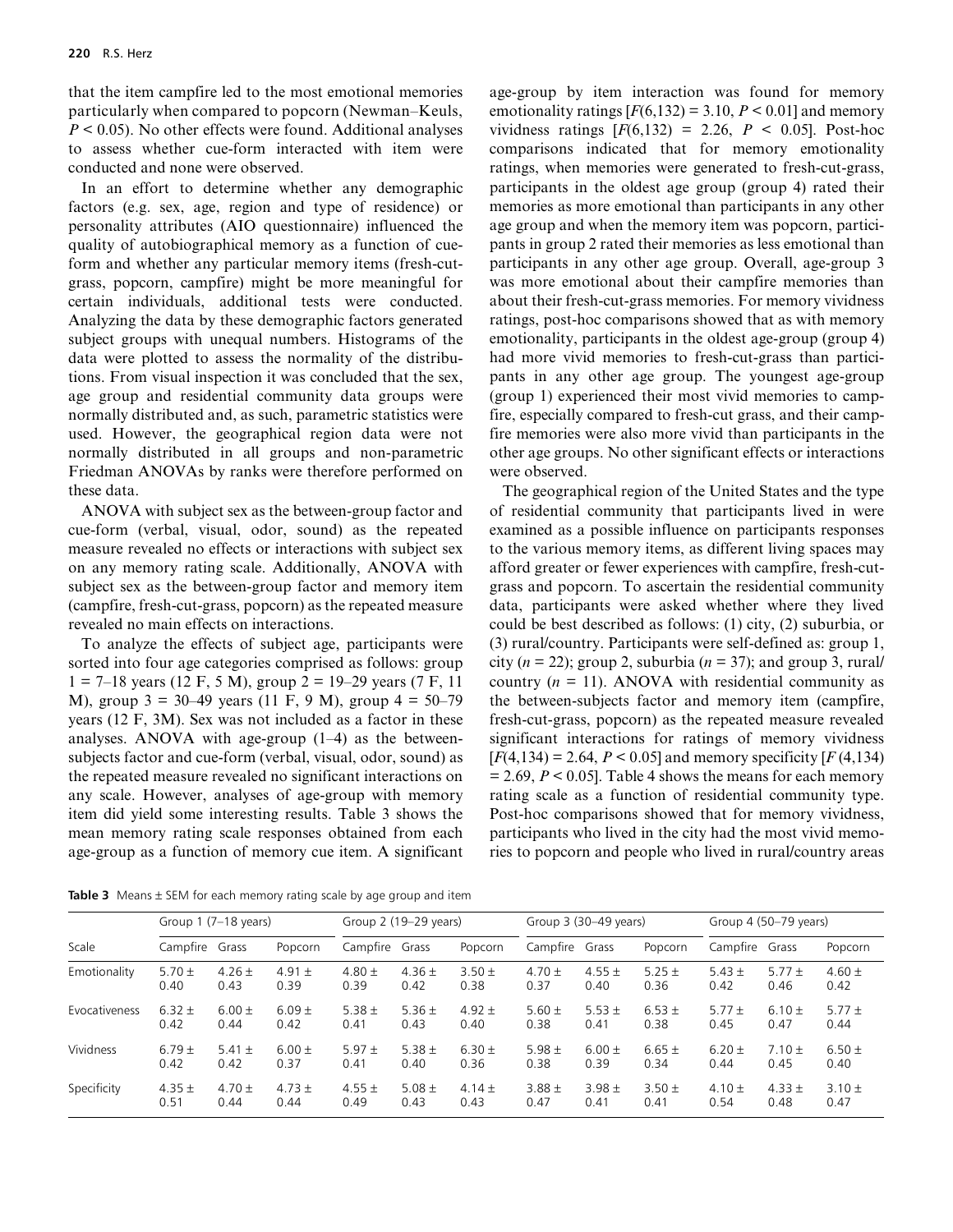City **Suburbia** Country/rural Country/rural Scale Campfire Grass Popcorn Campfire Grass Popcorn Campfire Grass Popcorn Emotionality  $5.25 \pm 0.36$   $4.39 \pm 0.39$   $4.91 \pm 0.36$   $5.08 \pm 0.27$   $4.66 \pm 0.30$   $4.32 \pm 0.27$   $5.05 \pm 0.51$   $5.41 \pm 0.55$   $4.77 \pm 0.50$ Evocativeness  $5.80 \pm 0.37$   $5.91 \pm 0.39$   $6.36 \pm 0.37$   $5.73 \pm 0.29$   $5.57 \pm 0.30$   $5.70 \pm 0.28$   $5.77 \pm 0.53$   $5.86 \pm 0.55$   $5.27 \pm 0.52$ Vividness 6.50 ± 0.36 6.20 ± 0.38 7.25 ± 0.32 6.26 ± 0.28 5.57 ± 0.29 6.05 ± 0.24 5.54 ± 0.52 6.63 ± 0.53 5.68 ± 0.45 Specificity 3.93 ± 0.44 4.57 ± 0.39 3.18 ± 0.38 4.20 ± 0.34 4.77 ± 0.30 3.94 ± 0.29 4.82 ± 0.63 3.54 ± 0.55 5.04 ± 0.54

**Table 4** Means ± SEM for each memory rating scale by residential community and item

had most vivid memories to fresh-cut-grass. For memory specificity, post-hoc comparisons showed that ratings was lowest for city dwellers to popcorn memories and lowest for country dwellers to fresh-cut-grass memories. For people who lived in suburbia, there were no differences between any of the items for memory vividness or specificity.

To examine how geographical region would influence memories associated to the various items, participants were asked to name the state or country that they were from. Six participants came from countries outside the US and they were not included in these analyses. US residents were regionally grouped as follows: region 1, Northeast — any New England state, New York, Pennsylvania, New Jersey, Delaware, Maryland, Virginia and West Virginia (*n* = 41); region 2, South — North and South Carolina, Georgia, Florida, Alabama, Mississippi, Louisiana, Tennessee and Texas (*n* = 11); region 3, Central — Ohio, Indiana, Illinois, Wisconsin, Arkansas, Missouri, Iowa, Montana, Michigan, Kentucky, Oklahoma, Kansas, Nebraska, South Dakota, North Dakota, Minnesota, Wyoming, Colorado, New Mexico, Arizona, Utah, Idaho and Nevada (*n* = 5); region 4, West Coast — Washington, Oregon, California, Alaska and Hawaii  $(n = 7)$ . Because these group data were not all normally distributed, non-parametric Friedman ANOVAs by rank were conducted on the memory responses for each region.

There were no effects observed based on geographical region for memory emotionality, vividness or specificity. However, how brought back subject's memories were to the three cue items was affected by the region in the US they lived in. Participants who lived in the Northeast (region 1) found popcorn to be the least evocative memory item  $[F_r =$ 11.04,  $P \le 0.01$ . The sum of the ranks were as follows: campfire = 92.50, fresh-cut-grass =  $87.00$  and popcorn = 66.50; there were no differences between campfire and freshcut-grass.

Finally, the personality factor of odor orientation was examined by analyzing the AIO questionnaire data. Total scores on the questionnaire were computed for each subject; the higher the score the greater the importance of odor in the subject's life. Correlations with the memory ratings given for each cue-form were conducted and no statistically significant effects were obtained. In fact, no *r* was >0.20, and no *r* for a memory cue in odor-form was >0.15. Thus there was

no relationship between how important odors were to an individual and whether the memory cue was in olfactory form. This finding further attests to the fact that participants were unaware of the purposes or hypotheses of this research. A *t*-test with subject sex was also conducted and revealed that women were more oriented towards odors than men. Mean questionnaire scores were  $26.59 \pm 0.63$  and  $23.20 \pm 0.63$ 0.95, for women and men, respectively  $[t(62) = 3.09, P \le$ 0.01]. A one-way ANOVA with age-category as the grouping variable did not reveal any differences in odor orientation as a function of age  $[F(3,60) = 0.10]$ .

#### **Discussion**

Herz and Schooler (2002) showed that autobiographical memories elicited by odors were more emotional and evocative than memories cued by the visual and verbal variant of the same item. This finding was replicated and extended here including auditory variants for the first time. When a memory item was presented in olfactory form it elicited a more emotional and evocative recollection than when the same item was presented in visual, verbal or auditory format. Moreover, by having participants select their memory prior to encountering the olfactory cue, it is clear that the unique qualities associated with odor cued memories were not due to what memories were selected, but rather with processes involved in recollection. The finding that odors elicited more emotional and evocative memories than visual as well as auditory cues is important because it clearly demonstrates that the distinguishing emotional characteristics of odor-evoked memory extends beyond the visual/ verbal modality. The fact that auditory stimuli were less emotional than odors and no different from visual stimuli is further noteworthy because the subjective perception of auditory stimuli is that they can be very emotional and a serious rival to odors (Royet *et al.*, 2000).

In a previous laboratory study, odor-evoked memories were compared with tactile and visual variants of the memory items (Herz, 1998a). In the tactile condition, participants placed their hand inside a box with a sleeve and felt the object placed therein. The object was covered in a thin film of plastic so that the participant's hand would not retain the scent after touching it. Results showed that odorevoked memories were the most emotional and tactile items were no different from visual items as memory cues. It is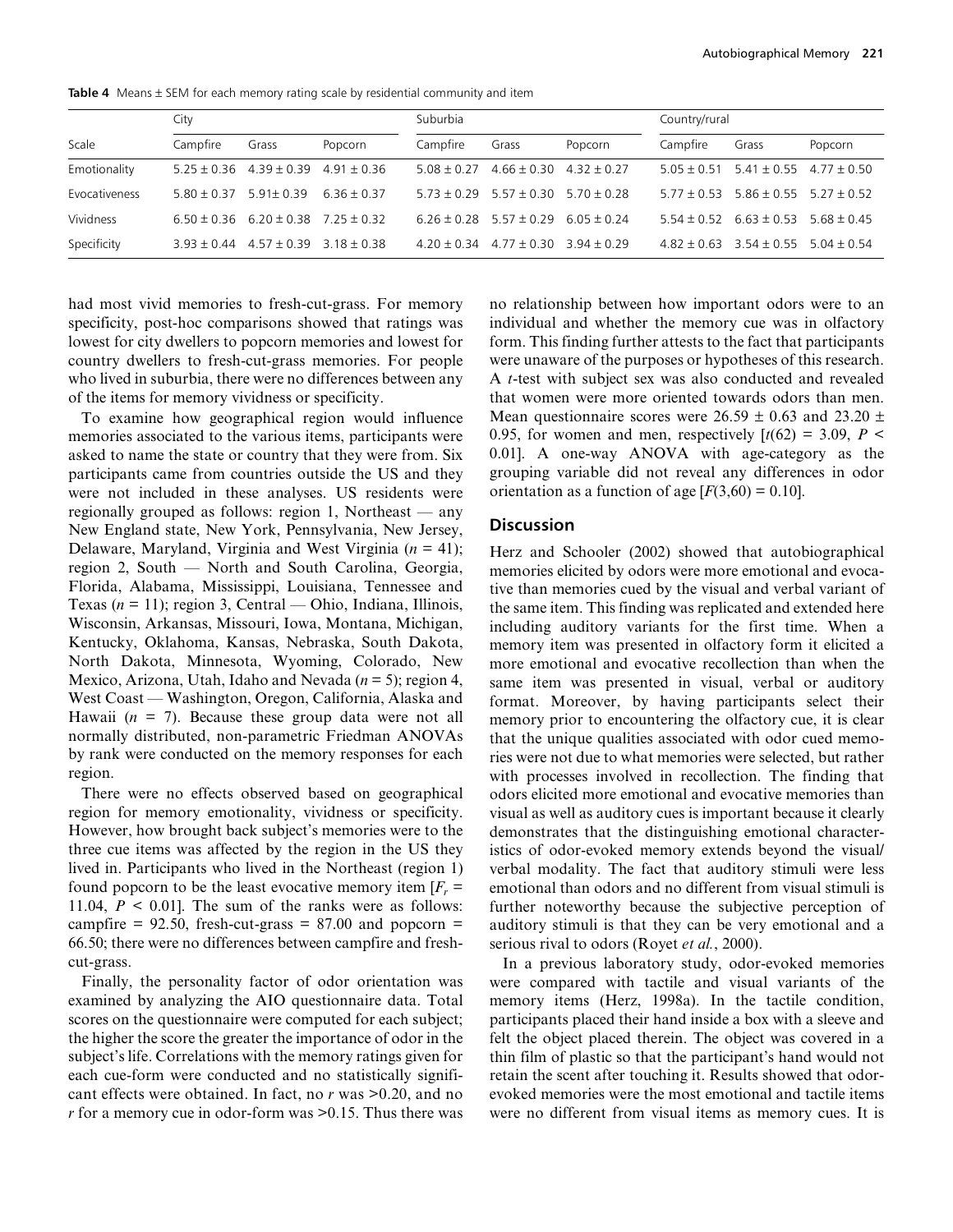therefore likely that an autobiographical study using tactile stimuli would yield similar results.

The present and previous data illustrating the emotional potency of odor-evoked memory is consistent with neuroanatomy. The olfactory area is unique among the senses in synapsing directly with the amygdala–hippocampal complex, the neural substrate of emotional memory (Aggleton and Mishkin, 1986; Cahill *et al.*, 1995). The amygdala is also essential for human olfactory memory (Buchanan *et al.*, 2003). Moreover, we have recently demonstrated using fMRI that there is a direct neurobiological correlation between the subjective experience of emotion during autobiographical recall to an odor cue and heightened activity in the amygdala. This is not the case when the same memory is triggered by the visual version of that same item or when a memory is triggered by a similar odor that was not related to a significant experience (Herz *et al.*, 2003). This finding is important in light of the fact that olfactory stimuli themselves have also been shown to be able to elicit amygdala activation in the absence of memory recollection (Anderson *et al.*, 2003). In our fMRI study personally significant odors elicited greater amygdala activation than similar but non-personally meaningful odors. Thus, despite the fact that odors can be inherently emotional stimuli, in crossmodal comparative autobiographical analyses only odors directly linked with a personal emotional event produced distinctively higher levels of amygdala activation. It is impossible to determine whether it is the odor or the memory that elicited this emotion, because an odor that is linked to an emotional association is just that — the scent and the emotional association are inextricably intertwined. However, one can say that because the memories in the present study were initially selected with a non-sensory (verbal) cue, it is the process of recollection with an odor that leads to greater emotionality and evocativeness experienced at recall.

In the present study, analyses on the memory ratings were also conducted including demographic factors such as subject sex, age and residential locale. No interactions with cue-form on any of these variables were found. The lack of any interactions with cue-form attests to the fundamental power of odors to elicit emotional memories and shows that this effect is not based on culture, expectation or experience. However, demographic factors were shown to affect the memory ratings in interaction with the specific memory items. Subject age was seen to influence responses to the various memory items for both emotionality and vividness ratings. In particular, the oldest age group (50–70 years) had the most emotional and vivid memories elicited by fresh-cutgrass and the youngest age group (7–18 years) had the most vivid memories elicited by campfire. It seems most likely that these item differences are due to the different experiential history that these age groups had with fresh-cut-grass and campfire, respectively. Older participants presumably had more prominent memories associated to cutting grass

than younger age groups (i) because they have had more experiences and (ii) because 40–60 years ago the likelihood of an American family having a yard was greater and the family ritual of cutting grass was more prevalent. While the youngest age group's salient experiences associated to campfire is likely due to recent experiences at summer camp.

Town and country were also found to influence how subjects responded to the three memory items. Participants who were city dwellers had the most vivid memories to popcorn and participants who lived in rural/country areas had most vivid memories to fresh-cut-grass. However, city dwellers' memories to popcorn were their least specific as were country dwellers' memories for fresh-cut-grass. The differential salience of these two memory items for city and country dwellers is presumably due to the experience levels these different residential communities have with these items. City dwellers are more likely to go to movie theatres than country dwellers and hence would be more likely to form associations with popcorn. While country dwellers have more experience with fresh-cut-grass than those who live in concrete jungles. The specificity data which appears to be in contrast with the vividness results, most likely indicates that city and country residents had many similar memories associated to popcorn and fresh-cut-grass, respectively, and thus that the specific details of any one memory were less tangible. The geographical regional data also demonstrated effects that appear to be consistent with the specificity data. Participants from the Northeast found popcorn to be the least evocative memory cue. This regional group had proportionally the largest number of city and suburban dwellers (region  $1 = 90\%$ , region  $2 = 73\%$ , region 3  $= 80\%$ , region  $4 = 71\%$ ) and urbanites most likely have more experiences at movie theatres than people who live in rural areas. Therefore, as with the low specificity ratings, low evocative ratings are believed to be due to having many general memories associated to popcorn, rather than a single memorable one. The present residential locale data are consistent with previous work on regional differences in odor preferences (see Pangborn *et al.*, 1988; Ayabe-Kanamura *et al.*, 1998).

In terms of individual difference personality factors, analysis of the AIO questionnaire data revealed that women were more oriented towards odor than men, even though they did not differ from men in their memory ratings elicited by odors versus the other cue-forms. Previous findings have also shown that subject sex is a factor in olfactory perception and cognition and that when differences exist they favor females (Brand and Millot, 2001). One of the explanations given for these differences is the disparity of experiences with various odors in daily life (Cain, 1982). To the extent that the AIO questionnaire tapped into olfactory experiences in daily life, it appears that women tend to be more interested and attentive to odors than men. Thus, experiential differences could be due to a greater orientation to odors among women and not merely greater exposure. In general, the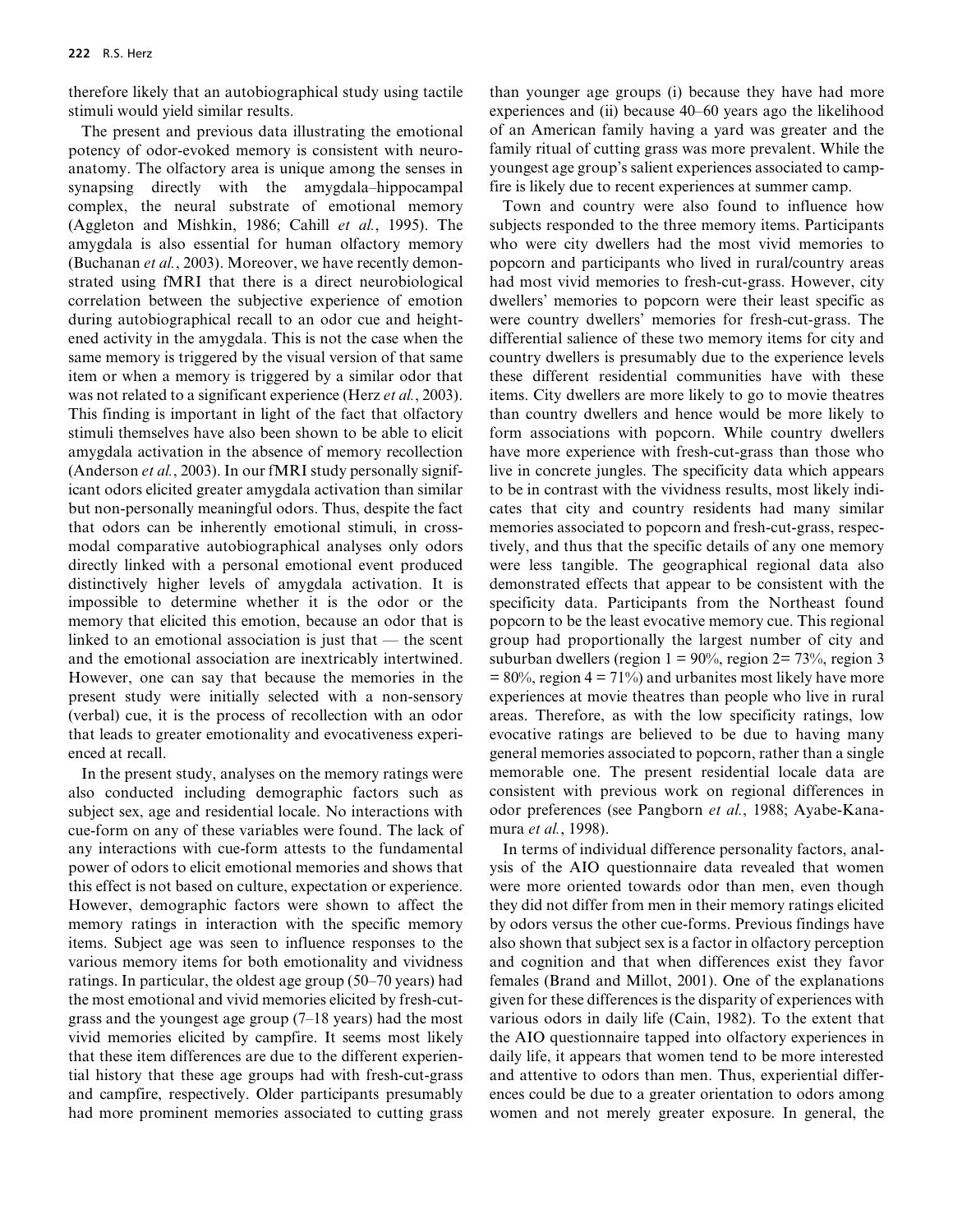demographic findings underscore the importance of experience on autobiographical memory.

It should be noted that demographic factors were not controlled for in this study and thus the present findings should be evaluated tentatively. For example, it is often reported than men and women perform differently in longterm episodic and autobiographical memory tasks (Ross and Holmberg, 1990; Herlitz *et al.*, 1997); however, no sex differences were found here. Although the lack of sex differences substantiates recent work by Rubin *et al.* (1999), showing that sex differences in autobiographical memory are negligible, it does not rule the possibility that in a controlled analysis of demographic factors, sex differences in cross-modal autobiographical memory research would be found. Further research involving a controlled analysis of demographic factors is therefore necessary to fully elucidate the mediating conditions in cross-modal autobiographical memory.

Previous and current findings together strongly argue that there is a privileged and possibly unique connection between emotion and olfaction during recollection. However, this does not entirely resolve the question of how odor-evoked memories may be different from other memory experiences. Odor-evoked memory research in my laboratory was instigated by an interest in investigating the frequent claim that 'odors are the best cues to memory'. From over a decade of research involving laboratory, naturalistic and neuroimaging methods, we have shown that odors elicit very emotional memories. It has been suggested that the unusual emotional intensity and evocativeness of odor-evoked memories therefore adds a life-like quality to recollection that can be misconstrued as veridicality (Herz, 1998a). However, odors do not elicit memories that are more accurate than other cues. Memory certainty based on high emotional involvement but uncorrelated with accuracy is similar to what is observed under other highly emotional memory situations, such as eye witness testimony (Wells and Loftus, 2003).

It currently remains unknown whether the reason why odors are thought to be 'the best cues to memory' is not only because of their emotionality, but more importantly because they may be able bring to consciousness memories that would otherwise be forever forgotten. That is, Proust's childhood memories of his aunt's house in Combrey that he describes in *Swann's Way* may never have come back to him had he not smelled the linden tea and madeleine biscuit concoction. One reason why odors may be able to evoke memories that might otherwise not be remembered is due to their low rate of exposure interference. An odor has a far greater chance of never being encountered again than a visual or auditory stimulus does. The specificity of odors as encoding cues may therefore enable them to elicit memories where no other cue can suffice. In addition, proactive interference is very strong in odor memory while retroactive interference is weak (Lawless and Engen, 1977). That is, the first association made to an odor is very hard to unlearn and subsequent associations to the same scent are difficult to form. Both the low probability of subsequent exposure and strong proactive interference may enable odors to reawaken memories for events in our past that we might never otherwise retrieve. Comparative tests examining interference and exposure rates for various memory cues in relation to the potential for these cues to evoke memories that could not otherwise be recollected is needed. A growing body of evidence is establishing that odor-evoked memories are distinguished from other memory experiences by their emotional potency. Other ways in which odors might be special and/or superior memory cues now need to be explored.

#### **Acknowledgements**

This study was conducted with the expert assistance of Sophia Beland. Many thanks to Peter Radetsky for orchestrating the Sensory Memory installation and to Lorane Wasserman of Escential Resources Inc. (CA) for developing and providing the odor stimuli. Much appreciation is extended to the visitors to the Smithsonian Institution who participated in this study and to the Smithsonian and BBH staff who helped facilitate the installation. This research was funded in part by a Faculty Development Award to R.S.H. from Brown University.

#### **References**

- **Aggleton**, **J.P.** and **Mishkin, M.** (1986) *The amygdala: sensory gateway to the emotions*. In Plutchik, R. and Kellerman, H. (eds), Emotion: Theory, Research and Experience. Vol. 3: Biological Foundations of Emotion. Academic Press, Orlando, FL.
- **Aggleton**, **J.P.** and **Waskett, L.** (1999) *The ability of odours to serve as state-dependent cues for real-world memories: can Viking smells aid the recall of Viking experiences?* Br. J. Psychol., 90, 1–7.
- **Anderson, A.K., Christoff, K., Stappen, I., Panitz, D., Ghahremani, D.G., Glover, G., Gabrieli, J.D.** and **Sobel, N.** (2003) *Dissociated neural representations of intensity and valence in human olfaction*. Nat. Neurosci., 6, 196–202.
- **Ayabe-Kanamura, S., Schicker, I., Laska, M., Hudson, R., Distel, H., Kobayakawa, T.** and **Saito, S.** (1998) *Differences in perception of everyday odors: a Japanese-German cross-cultural study*. Chem. Senses, 23, 31–38.
- **Brand**, **G.** and **Millot, J.-L.** (2001) *Sex differences in human olfaction: between performance and enigma*. Q. J. Exp. Psychol., 54B, 259–270.
- **Buchanan, T.W., Tranel, D.** and **Adophs, R.** (2003) *A specific role for the human amygdala in olfactory memory*. Learn. Mem., 10, 319–325.
- **Cain**, **W.S.** (1982) *Odor identification by males and females: predictions versus performance*. Chem. Senses, 7, 129–142.
- **Cahill, L., Babinsky R., Markowitsch, H.J.** and **McGaugh, J.L.** (1995) *Amygdala and emotional memory*. Nature, 377, 295–296.
- **Chu**, **S.** and **Downes, J.J.** (2002) *Proust nose best: odors are better cues of autobiographical memory*. Mem. Cognit., 30, 511–518.
- **Herlitz, A., Nilsson, L.G.** and **Backman, L.** (1997) *Gender differences in episodic memory*. Cognition, 52, 55–79.